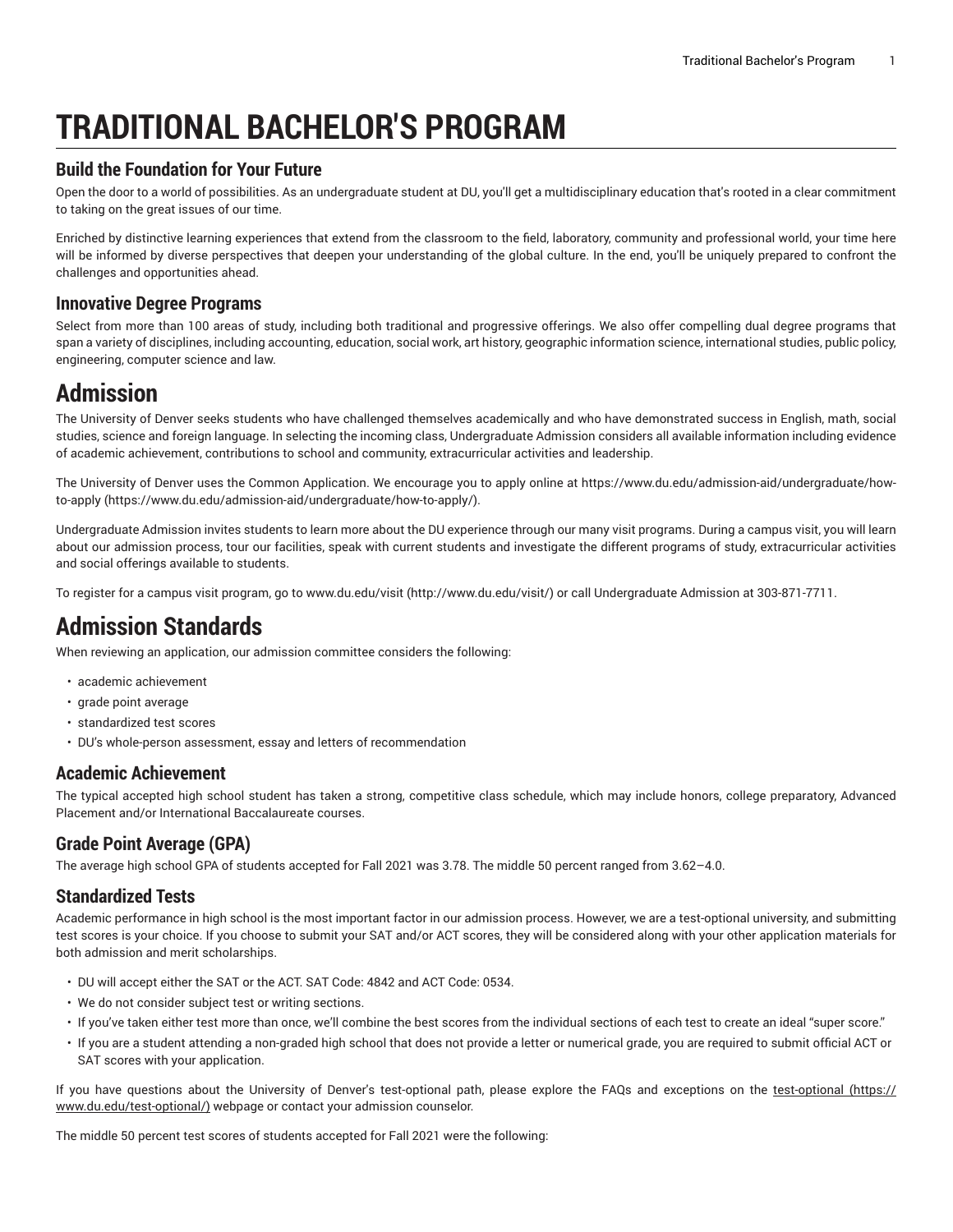| <b>SAT</b> | 230-1410 | average was 1316 |
|------------|----------|------------------|
| <b>ACT</b> | 28-32    | average was 30   |

### **Whole-Person Assessment**

DU students assume responsibilities outside the classroom; they are leaders, volunteers, artists, musicians, athletes, actors and people who contribute to their community as a whole. Our admission committee seeks well-rounded students who have contributed to their high school and local communities and who will contribute to the DU community as well. We welcome you to submit a [ZeeMee](https://www.zeemee.com/) ([https://www.zeemee.com/\)](https://www.zeemee.com/) profile (a free service designed to help students bring their application to life by highlighting your personal story via photos, videos and text). Simply copy and paste your ZeeMee link into your University of Denver application.

## **Programs with Additional Admission Requirements**

Daniels College of Business degree programs, Lamont School of Music degree programs and the bachelor of fine arts in the School of Art and Art History have requirements for admission beyond the criteria listed above.

## **Daniels College of Business**

Applicants who wish to pursue an undergraduate business major in Daniels must first apply to, and be accepted by, the University of Denver. The application to the university serves as the Daniels College of Business application for students who indicate business as their intended major on their application to DU. Students will be considered for direct admission to Daniels when accepted to the University of Denver. If applicants are not directly admitted through the DU application process, they are encouraged to work through the fast track or pre-business pathways as an enrolled student.

There are three possible admission routes into Daniels:

- 1. Secure direct admission upon application to the University of Denver, based on indication of business interest on application and overall strength of application credentials. Transfer applicants are evaluated on GPA, transfer coursework, and work experience; or
- 2. Earn Fast Track admission upon completing two quarters as a full-time student at DU with a 3.5 cumulative GPA or higher, including successful completion (C- or higher) of MATH 1200 Calculus for Business and Social Sciences or MATH 1951 Calculus I; or
- 3. Pursue the Pre-business pathway through the successful completion (C- or higher) of the following: BUS 1440 The Fourth Industrial Revolution, BUS 1099 Daniels Professional Development Program Part I, ECON 1020 Economics: A Critical Introduction, INFO 1010 Analytics I: Data Management and Analysis, INFO 1020 Analytics II: Business Statistics and Analysis, MATH 1200 Calculus for Business and Social Sciences or MATH 1951 Calculus I, in addition to Microsoft Certifications for Excel, Word, and PowerPoint. A 2.5 minimum cumulative GPA is required to apply. Application are accepted on a rolling basis throughout the year, once applicants have fulfilled all requirements.

This sample quarter-by-quarter [course plan \(http://bulletin.du.edu/courseplan/](http://bulletin.du.edu/courseplan/)) outlines recommended paths for completing the courses required to earn Fast Track admission or to apply to Daniels.

Please refer to the Daniels website ([http://daniels.du.edu](http://daniels.du.edu/) [\(http://daniels.du.edu/](http://daniels.du.edu/))) for specific information related to the admission process and requirements. Students needing special accommodations should contact University Disability Services at [dsp@du.edu](mailto:dsp@du.edu?subject=) [\(dsp@du.edu?subject=](dsp@du.edu?subject=)), 303-871-3939 or [www.du.edu/studentlife/disability \(http://www.du.edu/studentlife/disability/\)](http://www.du.edu/studentlife/disability/).

## **Lamont School of Music**

In addition to being accepted for study by the University, students desiring admission to the Lamont School of Music must audition with the appropriate music faculty and complete a Lamont application. Audition requirements differ by area. Requirements can be reviewed at www.du.edu/ lamont. An in-person audition is preferable; however, students may submit a high quality video recording for review.

## **School of Art and Art History**

If admitted to the University and the School of Art & Art History (SAAH), all students will be entered into the BA program in their area of interest. Students interested in pursuing a BFA in Studio Art apply under the guidance of a faculty member once enrolled in SAAH. Contact the School of Art and Art [History](http://bulletin.du.edu/undergraduate/majorsminorscoursedescriptions/traditionalbachelorsprogrammajorandminors/schoolofartandarthistory/) ([http://bulletin.du.edu/undergraduate/majorsminorscoursedescriptions/traditionalbachelorsprogrammajorandminors/](http://bulletin.du.edu/undergraduate/majorsminorscoursedescriptions/traditionalbachelorsprogrammajorandminors/schoolofartandarthistory/) [schoolofartandarthistory/\)](http://bulletin.du.edu/undergraduate/majorsminorscoursedescriptions/traditionalbachelorsprogrammajorandminors/schoolofartandarthistory/) for details.

## **Early Experience Applicants**

After completing their sophomore or junior year in high school, students may enroll for limited study at the University through our [Early Experience](https://www.du.edu/admission-aid/undergraduate/early-experience/) [Program](https://www.du.edu/admission-aid/undergraduate/early-experience/) (<https://www.du.edu/admission-aid/undergraduate/early-experience/>), provided they meet admission requirements and are recommended by a high school counselor. Courses completed can be applied toward a University of Denver degree if the student is admitted as a degree candidate.

## **First-Year Domestic Student Application Options**

### **Application and Decision Dates**

For first-year domestic students, DU offers four application programs for the fall quarter: Early Action, Early Decision I, Early Decision II and Regular Decision.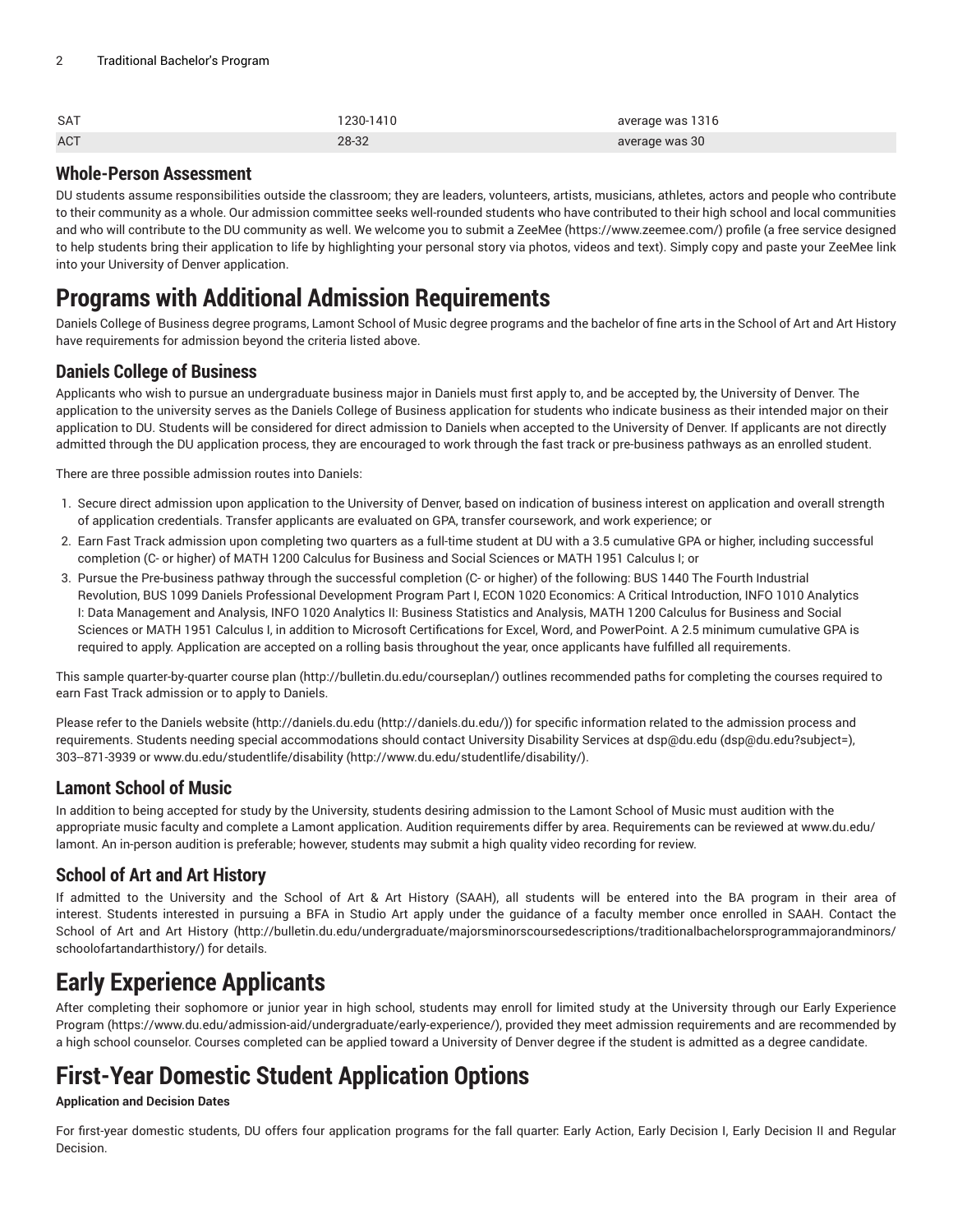#### **Early Action**

Early Action is a nonbinding program through which students obtain an early admission decision.

- Apply by November 1
- Decision letter: mid-December
- Deposit by May 1

#### **Early Decision I**

Early Decision I is a binding program through which students obtain an early admission decision and commit to enrolling at the University of Denver if admitted.

- Apply by November 1
- Decision letter: early December
- Deposit by late December

#### **Early Decision II**

Early Decision II is a binding program through which students obtain an early admission decision and commit to enrolling at the University of Denver if admitted.

- Apply by January 15
- Decision letter: late February
- Deposit by early March

#### **Regular Decision**

Regular Decision is the final admission deadline for consideration for the fall quarter and is nonbinding.

- Apply by January 15
- Decision letter: mid-March
- Deposit by May 1

#### **Late Action Applications**

First-year applications submitted after January 15 will be considered on a case-by-case, space-available basis.

## **International Students**

The University of Denver currently enrolls over 500 international students from more than 90 countries. All non-U.S. citizens applying for undergraduate admission, including U.S. permanent residents, undocumented/DACA students, and those with refugee or asylum status must complete the Common Application at [https://www.commonapp.org](https://www.commonapp.org/) ([https://www.commonapp.org/\)](https://www.commonapp.org/).

#### **Deadlines for International Students**

International first-year applicants will be considered forfall (September) admission only. Applications must be submitted by November 1 for Early Decision I or Early Action consideration or January 15 for Early Decision II or Regular Decision consideration.

The recommended application deadlines for transfer students are as follows:

| Fall guarter   | (September) | April 1 (priority deadline); July 1 (final deadline) |
|----------------|-------------|------------------------------------------------------|
| Winter quarter | (January)   | October 15                                           |
| Spring quarter | (March)     | February 1 (limited space)                           |
| Summer guarter | (June)      | May 1                                                |

All undergraduate international applicants will be automatically considered for merit-based scholarships. Applicants will be notified in their admission letter if they have been awarded a merit scholarship.

#### **Admission Standards for International Students**

In addition to meeting all University of Denver admission requirements, non-native speakers of English must present proof of English proficiency. The University requires a minimum score of 80 iBT (Internet-based) on the Test of English as a Foreign Language (TOEFL*) with at least 18 on all subscores* or a score of 6.5 with no band scores below 5.5 on the International English Language Testing System (IELTS), or a minimum grade of C on the Cambridge Certificate in Advanced English (CAE). A Duolingo English Test score of 105 or higher can be considered in lieu of these scores. For